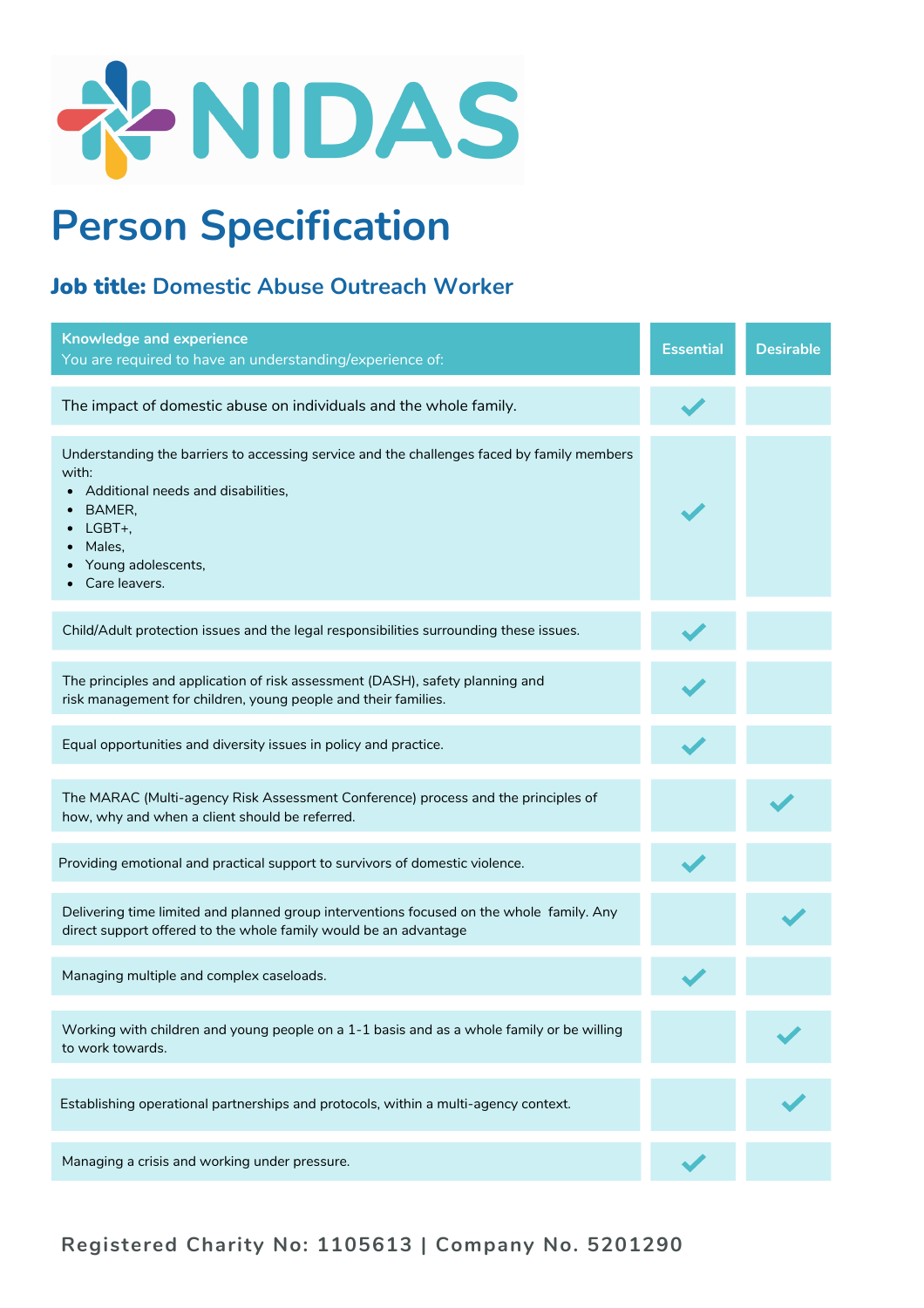| <b>Skills and abilities</b><br>You are required to:                                                                                                                                    | <b>Essential</b> | <b>Desirable</b> |
|----------------------------------------------------------------------------------------------------------------------------------------------------------------------------------------|------------------|------------------|
| Hold a relevant domestic abuse accredited qualification.                                                                                                                               |                  |                  |
| Relevant degree, NVQ3 qualification and or other training, learning around - Social work,<br>Law, children and families, youth, law, therapy, mindfulness.                             |                  |                  |
| Have exceptional computer and literacy skills and have experience of using a<br>database to maintain accurate and up-to-date client records.                                           |                  |                  |
| Have excellent communication and advocacy skills.                                                                                                                                      |                  |                  |
| Mindfulness, alternative therapy, counselling would be an advantage.                                                                                                                   |                  |                  |
| Have strong client crisis management skills and the ability to deal with stressful and emotionally<br>difficult situations.                                                            |                  |                  |
| Demonstrable strong written and verbal communication skills; to be able to write reports,<br>deliver presentations, and to communicate with stakeholders in a clear and effective way. |                  |                  |
|                                                                                                                                                                                        |                  |                  |
| <b>Personal qualities</b><br>You are required to:                                                                                                                                      | <b>Essential</b> | <b>Desirable</b> |
| Be compassionate, empathic of your client and their families situation.                                                                                                                |                  |                  |
| Be enthusiastic and creative when developing and delivering work.                                                                                                                      |                  |                  |
| Act with integrity and respect when working with all clients, agencies and individuals.                                                                                                |                  |                  |
| Recognise your limitations and embrace strengths working as part of a wider team.                                                                                                      |                  |                  |
| <b>Other</b><br>You are required to:                                                                                                                                                   | <b>Essential</b> | <b>Desirable</b> |
| Hold a full driving license, drive a car and hold business insurance to be able to carry out any<br>project work.                                                                      |                  |                  |
| Have a flexible approach to work, some work can take place outside normal office hours to<br>meet the needs of the service.                                                            |                  |                  |

Attend training for continued personal and professional development as and when required to meet the needs of the role.

## **Registered Charity No: 1105613 | Company No. 5201290**